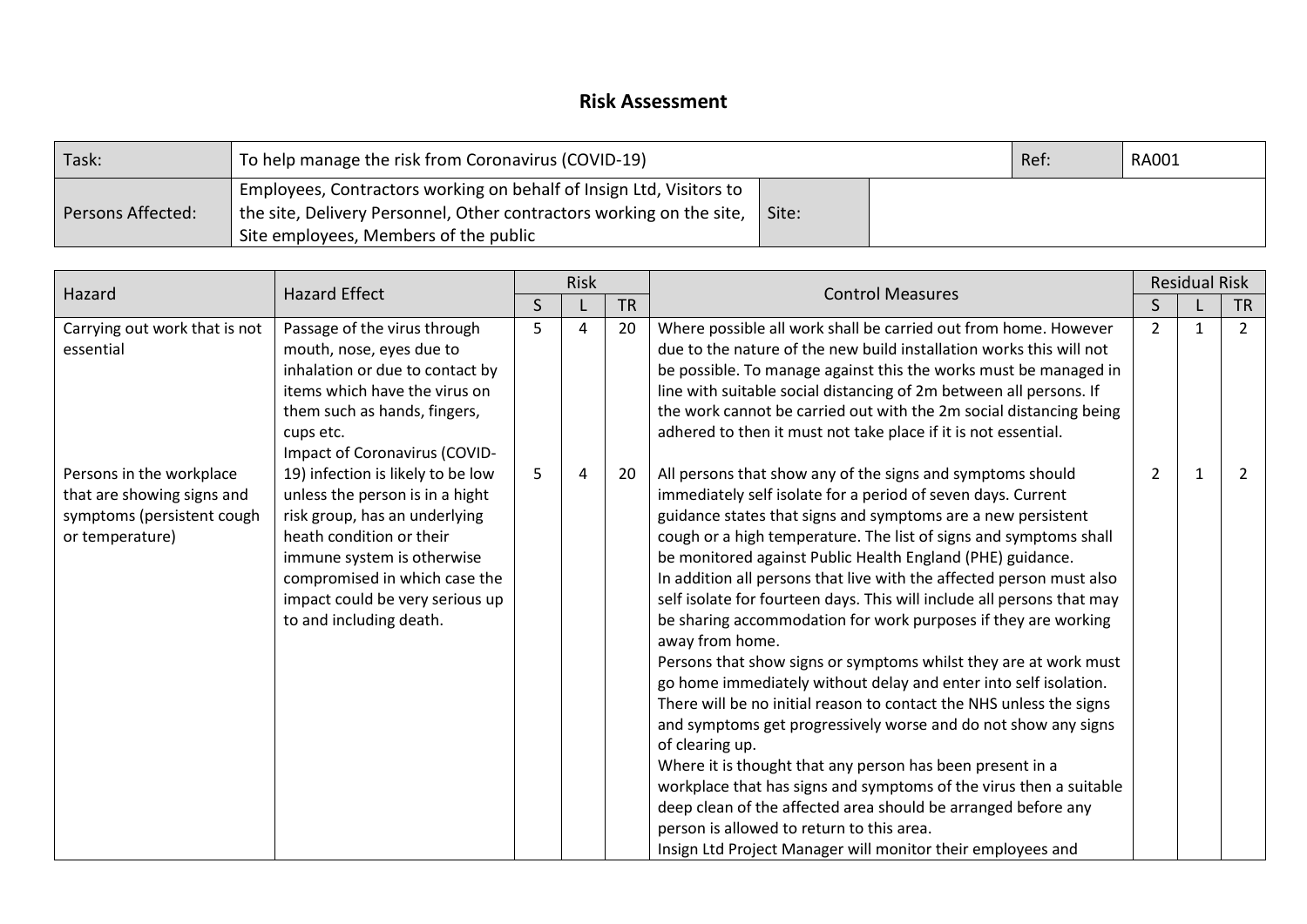|                                                                                                                              |   |                |    | contractors at all times and shall report any matters of self<br>isolation to the Client immediately to enable the deep clean to be<br>arranged.                                                                                                                                                                                                                                                                                                                                                                                                                                                                                                                                                                                                                                                                                                                                                                                                                                                                                                                                                                                                                                                                                                                                            |                |              |                |
|------------------------------------------------------------------------------------------------------------------------------|---|----------------|----|---------------------------------------------------------------------------------------------------------------------------------------------------------------------------------------------------------------------------------------------------------------------------------------------------------------------------------------------------------------------------------------------------------------------------------------------------------------------------------------------------------------------------------------------------------------------------------------------------------------------------------------------------------------------------------------------------------------------------------------------------------------------------------------------------------------------------------------------------------------------------------------------------------------------------------------------------------------------------------------------------------------------------------------------------------------------------------------------------------------------------------------------------------------------------------------------------------------------------------------------------------------------------------------------|----------------|--------------|----------------|
| Persons at home that are<br>showing signs and symptoms<br>(persistent cough or<br>temperature)                               | 5 | $\overline{4}$ | 20 | This risk assessment does not take account of any third party<br>persons that may be residents or members of the public on the<br>site. A standalone risk assessment shall be completed for types of<br>works if these categories of persons are likely to be present.                                                                                                                                                                                                                                                                                                                                                                                                                                                                                                                                                                                                                                                                                                                                                                                                                                                                                                                                                                                                                      | $\overline{2}$ | $\mathbf{1}$ | $\overline{2}$ |
| Elderly (over 70's) and<br>vulnerable people whether<br>in the direct workplace or at<br>home where workers need<br>to visit | 5 | 4              | 20 | Insign Ltd shall identify any persons either in their employment or<br>who may undertake voluntary works on their behalf that may be<br>over 70, have a defined illness or poor immune system as detailed<br>by PHE or pregnant. These people are currently classed as<br>vulnerable. If persons in these categories are identified then they<br>should be removed from the workplace or requested not to attend<br>for a period of 12 weeks (current guidance).                                                                                                                                                                                                                                                                                                                                                                                                                                                                                                                                                                                                                                                                                                                                                                                                                            | $\overline{2}$ | $\mathbf{1}$ | 2              |
| Close contact of personnel<br>whether at work or travelling<br>on behalf of the company                                      | 5 | 4              | 20 | Due to the nature of the works it will not be possible to implement<br>home working.<br>The employees and contractors shall not be permitted to carry out<br>car sharing as this will not maintain a 2m distance unless they<br>currently live in the same accommodation.<br>Whilst at work a distance of 2m shall be maintained with all<br>employees and contractors. If 2m distance cannot be maintained<br>then for that part of the works the operatives involved will all wear<br>face mask at that time. Where the sites welfare facilities are being<br>used the Client will need to ensure that adequate procedures are<br>in place in the site welfare facilities to ensure that 2m can be<br>maintained. This may include staggered rest breaks and<br>repositioning tables in the rest area. The works shall be<br>programmed in a way that ensures that trades are not required to<br>work in the same area as other people at any one time if the 2m<br>distance cannot be achieved. If it is identified that the Clients has<br>not get adequate procedures in place to achieve 2m safe<br>distancing across the site then Insign Ltd will stand the operatives<br>down and not send them to the site.<br>Face to face meetings should not take place unless they absolutely | 2              | $\mathbf{1}$ | 2              |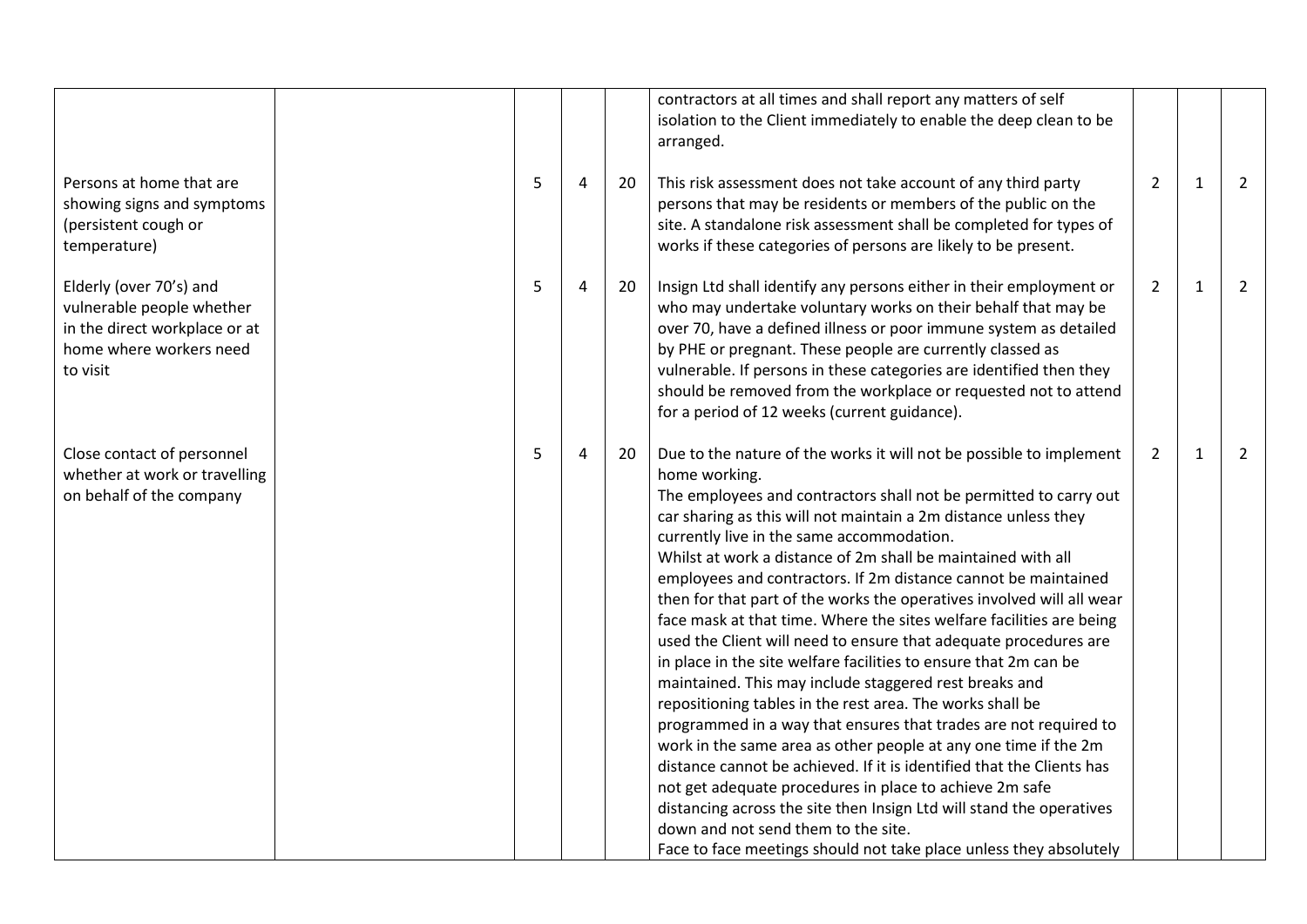|                                                                      |   |                |    | essential and critical to the operatives undertaking their works.<br>Where face to face meetings have to take place then they should<br>be undertaken with only minimal number of people present and<br>the 2m distance should be maintained at all times.<br>Where possible all long distance travel (both UK and abroad)<br>should be avoided due to the possibility of further contact in areas<br>such as service stations, railway stations, airports.                                                                                                                                                                                                                                                                                                                                                                                                                                                                                                                                                                                                                                                                                                                                                                                                                                                                                                             |                |              |                |
|----------------------------------------------------------------------|---|----------------|----|-------------------------------------------------------------------------------------------------------------------------------------------------------------------------------------------------------------------------------------------------------------------------------------------------------------------------------------------------------------------------------------------------------------------------------------------------------------------------------------------------------------------------------------------------------------------------------------------------------------------------------------------------------------------------------------------------------------------------------------------------------------------------------------------------------------------------------------------------------------------------------------------------------------------------------------------------------------------------------------------------------------------------------------------------------------------------------------------------------------------------------------------------------------------------------------------------------------------------------------------------------------------------------------------------------------------------------------------------------------------------|----------------|--------------|----------------|
| Contaminated and dirty<br>surfaces where the virus may<br>be present | 5 | $\overline{4}$ | 20 | Insign Ltd shall ensure that adequate personal protection is<br>provided for the employees and contractors. This will include<br>disposable gloves which they can wear and dispose of when the<br>works are completed and before they get back into their vehicle.<br>Portable hand sanitisation / hand wipes shall be provided so that<br>the operatives can clean their hands if they have had to touch any<br>surfaces to and from the site.<br>The Client shall be responsible for ensuring that suitable cleaning<br>arrangements are in place within their premises and that they are<br>adequate. Existing arrangements may need to be increased as long<br>as this will not require additional persons to be present in the<br>workplace. Additional consideration should be given to areas that<br>may not routinely cleaned such as door handles, light switches,<br>banisters etc. Insign Ltd operatives will highlight any shortfalls<br>immediately with the Project Manager who can raise the issue<br>with the Client.<br>Employees may be required to assist with cleaning of surfaces in<br>the workplace. They can be provided with anti bacterial wipes and<br>asked to clean down their own chair / section of table before<br>taking their rest breaks.<br>Operatives shall not be permitted to use each other's tools during<br>the current time. | 2              | $\mathbf{1}$ | 2              |
| Inadequate welfare facilities<br>/ provision                         | 5 | 4              | 20 | Where the Clients welfare facilities are being used the Client shall<br>be responsible for ensuring that these are available and that they<br>remain adequate.<br>Additional washing facilities may need to be put in place and<br>checks should be taken at regular intervals as it is most likely that<br>these will be depleted far quicker than under normal                                                                                                                                                                                                                                                                                                                                                                                                                                                                                                                                                                                                                                                                                                                                                                                                                                                                                                                                                                                                        | $\overline{2}$ | $\mathbf{1}$ | $\overline{2}$ |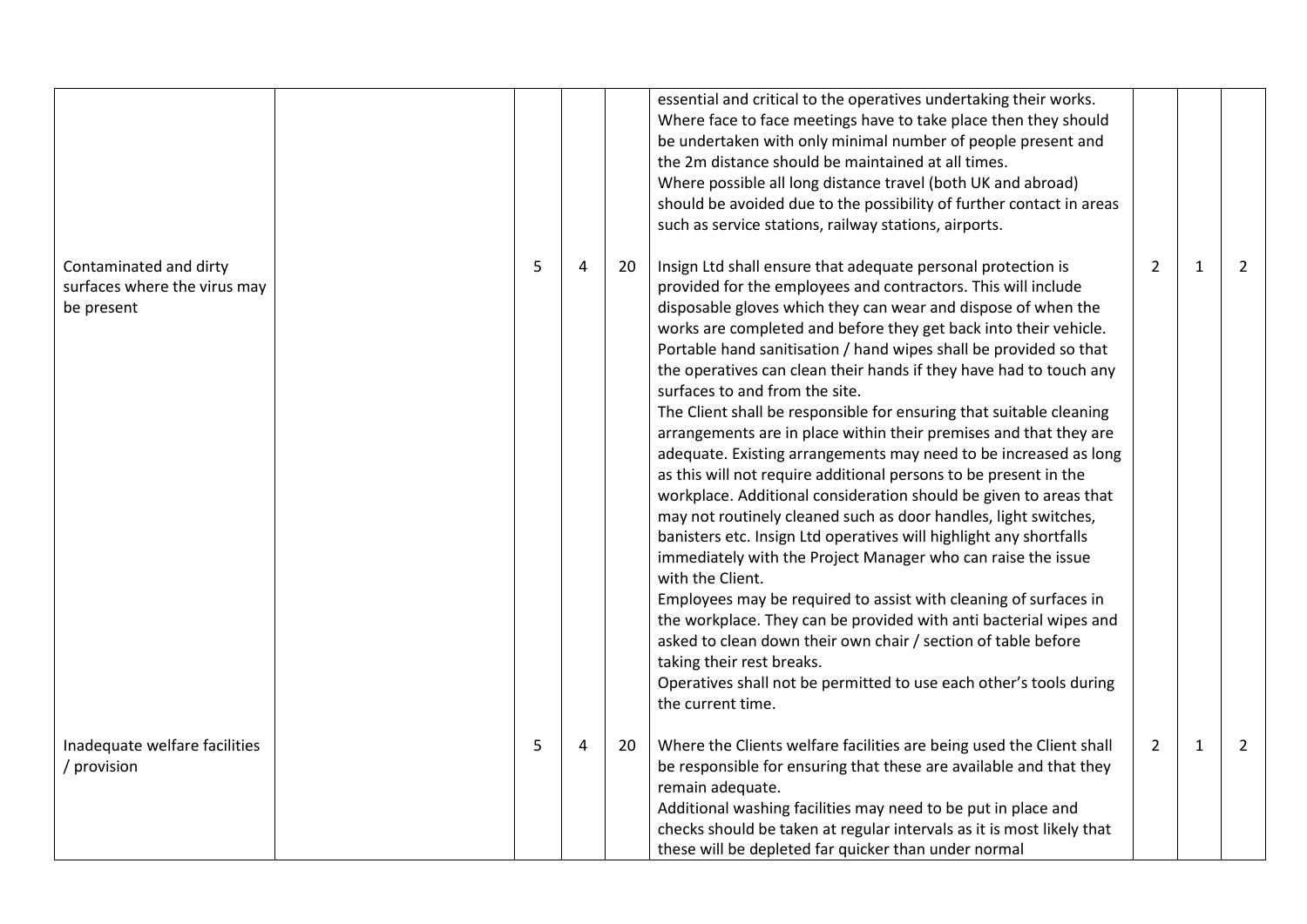|                                                      |   |   |    | circumstances. Insign Ltd operatives will highlight any shortfalls<br>immediately with the Project Manager who can raise the issue<br>with the Client.<br>Toilets may need to be reduced in number to ensure that the 2m<br>safe distance can be maintained within the facilities. Where this is<br>the case the operatives shall adhere to any safety signage that is<br>displayed advising of restrictions that are in place.<br>The employees and contractors shall maintain good personal<br>hygiene including washing their hands at regular intervals for at<br>least twenty seconds on each occasion. Additional wash breaks to<br>be provided to enable the operatives to leave the work area<br>frequently throughout the day for the purpose of hand washing.<br>All waste from the premises shall be cleared at regular intervals.<br>This shall be placed in the designated skip / bin that is located<br>externally. The clearing of waste may be increased to ensure at<br>least daily. |                |              |   |
|------------------------------------------------------|---|---|----|-------------------------------------------------------------------------------------------------------------------------------------------------------------------------------------------------------------------------------------------------------------------------------------------------------------------------------------------------------------------------------------------------------------------------------------------------------------------------------------------------------------------------------------------------------------------------------------------------------------------------------------------------------------------------------------------------------------------------------------------------------------------------------------------------------------------------------------------------------------------------------------------------------------------------------------------------------------------------------------------------------|----------------|--------------|---|
| Reducing third party contact<br>within the workplace | 5 | 4 | 20 | Where possible all third party persons coming into the workplace<br>shall be avoided.<br>Only works that are classed as essential for the safe operation of<br>the company shall be permitted.<br>Contractors to declare that they are free of any signs and<br>symptoms and are not currently required to be in any self isolation<br>period.<br>Avoid delivery personnel coming into the premises where possible.<br>The work areas shall eb segregated with safety barriers and<br>signage. The safety barriers will provide at least a 2m boundary<br>around the operatives and the signage will wan persons not to<br>enter into the area.                                                                                                                                                                                                                                                                                                                                                       | $\overline{2}$ | $\mathbf{1}$ | 2 |
| Lack of communication to<br>employees                | 5 | 4 | 20 | All employees shall be provided with a briefing on the contents of<br>this risk assessment and the details of any signs and symptoms<br>that they should be aware of and the steps they should take in the<br>event that they experience any of the signs and symptoms.                                                                                                                                                                                                                                                                                                                                                                                                                                                                                                                                                                                                                                                                                                                               | $\overline{2}$ | $\mathbf{1}$ | 2 |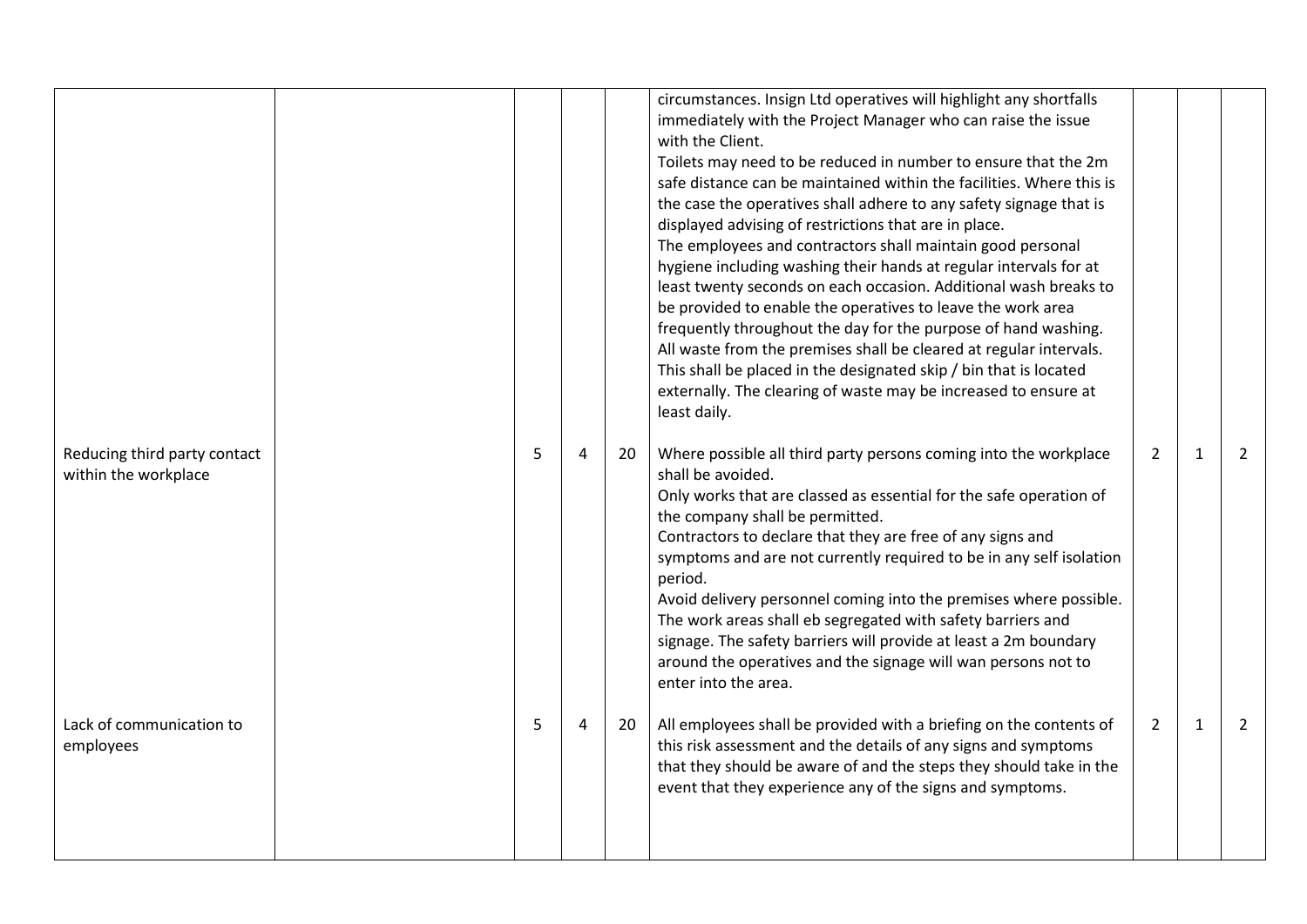| <b>Risk Scale</b>                                                                                          |  |                    |                                                                                                                                                                              |                               |                                |                         |                 |
|------------------------------------------------------------------------------------------------------------|--|--------------------|------------------------------------------------------------------------------------------------------------------------------------------------------------------------------|-------------------------------|--------------------------------|-------------------------|-----------------|
| S = Severity (Nature of injury)<br>1. Minor injury - no time off work                                      |  | Severity           |                                                                                                                                                                              |                               |                                |                         |                 |
| 2. Minor injury - time off work<br>3. Injury resulting in over 7 days off work<br>4. Specified injury      |  | Risk<br>Likelihood | 1 - Minor injury,<br>no time off                                                                                                                                             | 2 - Minor injury,<br>time off | 3 - Injury, 7 days<br>off work | 4 - Specified<br>injury | $5 -$ Fatality  |
| 5. Fatality                                                                                                |  | $1 - No$ Chance    | $\mathbf{1}$                                                                                                                                                                 | $\overline{2}$                | $\overline{3}$                 | $\overline{4}$          | 5               |
| L = Likelihood (Chance of injury occurring)<br>1. No chance                                                |  | 2 - Unlikely       | $\overline{2}$                                                                                                                                                               | $\overline{4}$                | 6                              | 8                       | 10 <sup>°</sup> |
| 2. Unlikely<br>3. Possible                                                                                 |  | $3 - Possible$     | $\overline{3}$                                                                                                                                                               | 6                             | 9 <sup>°</sup>                 | 12 <sup>2</sup>         | 15              |
| 4. Likely<br>5. Definite                                                                                   |  | $4$ – Likely       | $\overline{4}$                                                                                                                                                               | 8                             | 12 <sub>1</sub>                | 16                      | 20              |
| <b>TR = Total Risk</b><br>Severity x Likelihood                                                            |  | $5 - Definite$     | 5                                                                                                                                                                            | 10                            | 15                             | 20                      | 25              |
| Legal Requirements                                                                                         |  |                    |                                                                                                                                                                              |                               |                                |                         |                 |
| The Health and Safety at Work Etc Act 1974<br>The Management of Health and Safety at Work Regulations 1999 |  |                    |                                                                                                                                                                              |                               |                                |                         |                 |
| <b>Assessor Name:</b>                                                                                      |  |                    |                                                                                                                                                                              | Date:                         |                                |                         |                 |
| Signature:                                                                                                 |  |                    |                                                                                                                                                                              |                               |                                |                         |                 |
| <b>Review Date:</b>                                                                                        |  |                    | Or before if there is a significant change to the activity, legal requirement, organisation or<br>following an accident meaning that the risk assessment is no longer valid. |                               |                                |                         |                 |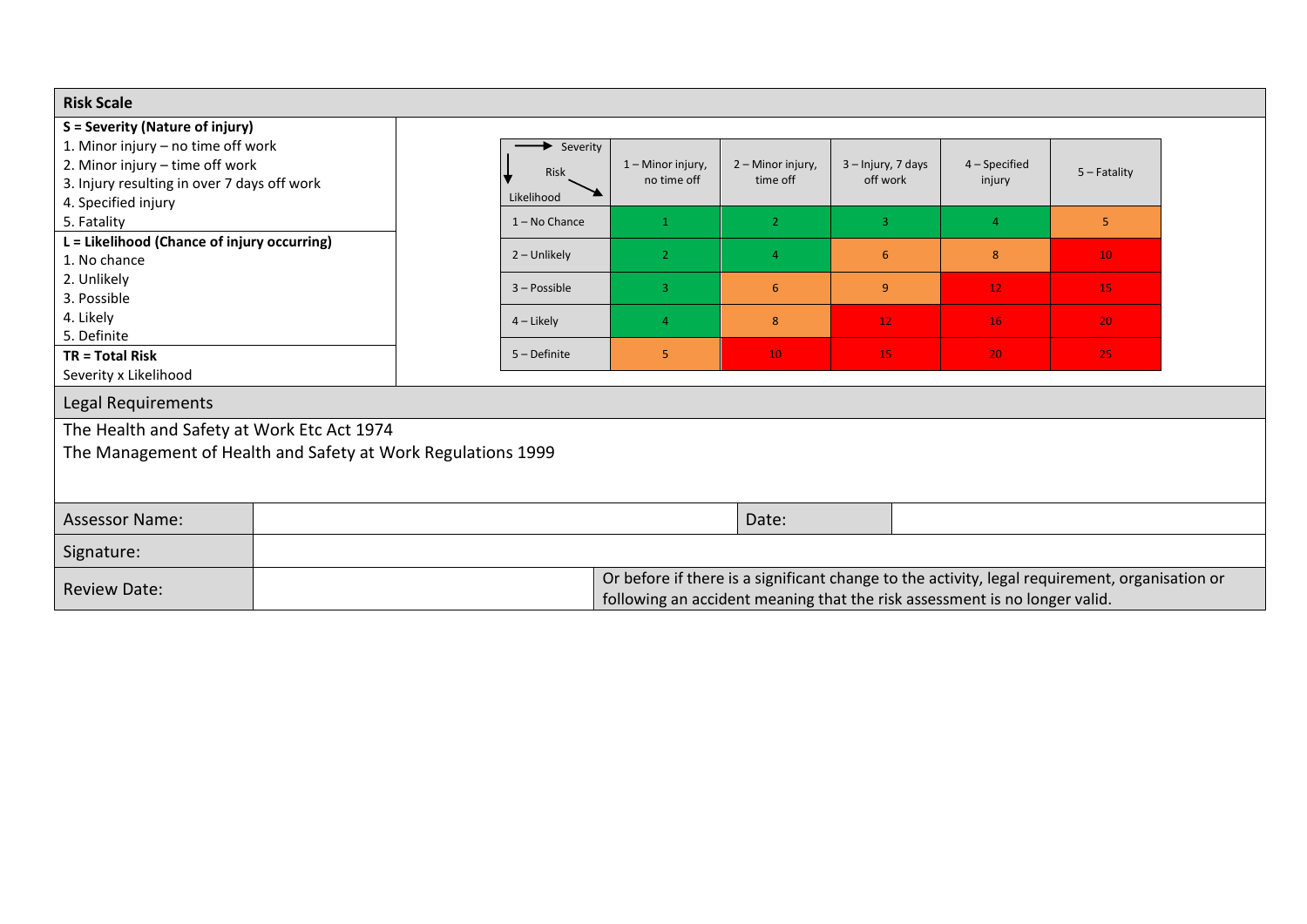# **Method Statement**

| Site:               |                                                                                                                                                                                                                                                                                                                                                                                                                                                                                                                                                                                                                                                                                                                                                                                             | Method<br><b>Statement No:</b> | MS001 | Revision: | 01 |  |  |  |  |  |  |
|---------------------|---------------------------------------------------------------------------------------------------------------------------------------------------------------------------------------------------------------------------------------------------------------------------------------------------------------------------------------------------------------------------------------------------------------------------------------------------------------------------------------------------------------------------------------------------------------------------------------------------------------------------------------------------------------------------------------------------------------------------------------------------------------------------------------------|--------------------------------|-------|-----------|----|--|--|--|--|--|--|
| Activity:           | To help manage the risk from Coronavirus (COVID-19)                                                                                                                                                                                                                                                                                                                                                                                                                                                                                                                                                                                                                                                                                                                                         |                                |       |           |    |  |  |  |  |  |  |
| Scope of<br>Works:  | This method statement shall be read in conjunction with the standard installation or maintenance risk<br>assessments and method statements                                                                                                                                                                                                                                                                                                                                                                                                                                                                                                                                                                                                                                                  |                                |       |           |    |  |  |  |  |  |  |
|                     | Supervision, Induction and Competence                                                                                                                                                                                                                                                                                                                                                                                                                                                                                                                                                                                                                                                                                                                                                       |                                |       |           |    |  |  |  |  |  |  |
|                     | The nominated works supervisor is: TBC                                                                                                                                                                                                                                                                                                                                                                                                                                                                                                                                                                                                                                                                                                                                                      |                                |       |           |    |  |  |  |  |  |  |
|                     | The following methods of working will be explained to the relevant operatives that shall carry out the activity.                                                                                                                                                                                                                                                                                                                                                                                                                                                                                                                                                                                                                                                                            |                                |       |           |    |  |  |  |  |  |  |
|                     | All relevant persons will be required to sign the acknowledgement sheet attached to this method statement to confirm<br>that they have understood the contents.                                                                                                                                                                                                                                                                                                                                                                                                                                                                                                                                                                                                                             |                                |       |           |    |  |  |  |  |  |  |
| Manager.            | All plant operators will be required to hold a recognised certificate of competency and this shall be verified by the Site                                                                                                                                                                                                                                                                                                                                                                                                                                                                                                                                                                                                                                                                  |                                |       |           |    |  |  |  |  |  |  |
| Method of Work      |                                                                                                                                                                                                                                                                                                                                                                                                                                                                                                                                                                                                                                                                                                                                                                                             |                                |       |           |    |  |  |  |  |  |  |
|                     | Travelling to and from site<br>1. All operatives shall be required to travel in their own car or van.<br>2. Operatives will not be permitted to undertake any vehicle sharing unless they are currently sharing the same<br>accommodation or live together.<br>3. Where possible the length of distance that is required to travel shall be kept to a minimum to reduce the number<br>of stops that may be required on route.<br>4. Operatives shall be requested to avoid making unnecessary stops on the journey.<br>5. Insign Ltd shall provide all persons that are required to drive on behalf of the company with a letter on company<br>letterhead detailing the reasons why they are travelling. This can be produced for the Police if the individuals are<br>stopped and checked. |                                |       |           |    |  |  |  |  |  |  |
| Car Parking on site |                                                                                                                                                                                                                                                                                                                                                                                                                                                                                                                                                                                                                                                                                                                                                                                             |                                |       |           |    |  |  |  |  |  |  |
|                     | 1. The operatives shall park their vehicles in the designated car parking area at all times.<br>2. When parking their vehicle they shall ensure that the immediate area outside their vehicle is clear of other                                                                                                                                                                                                                                                                                                                                                                                                                                                                                                                                                                             |                                |       |           |    |  |  |  |  |  |  |

- persons so that they can exit the vehicle into a safe 2m area.
- 3. When entering back into their vehicle the operatives shall check to ensure that persons are not entering into a neighbouring vehicle at the time which may lead to a breach of the 2m distancing.

### Site Inductions

- 1. The Client shall be responsible for ensuring that all persons have received a site induction. The current additional restrictions in place do not mean that a site induction can be avoided.
- 2. The operatives shall be made aware of the induction procedures in advance of entering the site. This may be provided to them in advance from the Project Manager but may also be displayed on signage when entering into the site.
- 3. The operatives shall ensure they adhere to any social distancing requirements that are placed upon them when entering into the site office and must not enter if they are likely to breach the 2m distance or maximum number of persons identified.
- 4. During the induction the operative is likely to need to declare that they are fit and healthy and whether they have had any or are suffering from signs or symptoms of Coronavirus.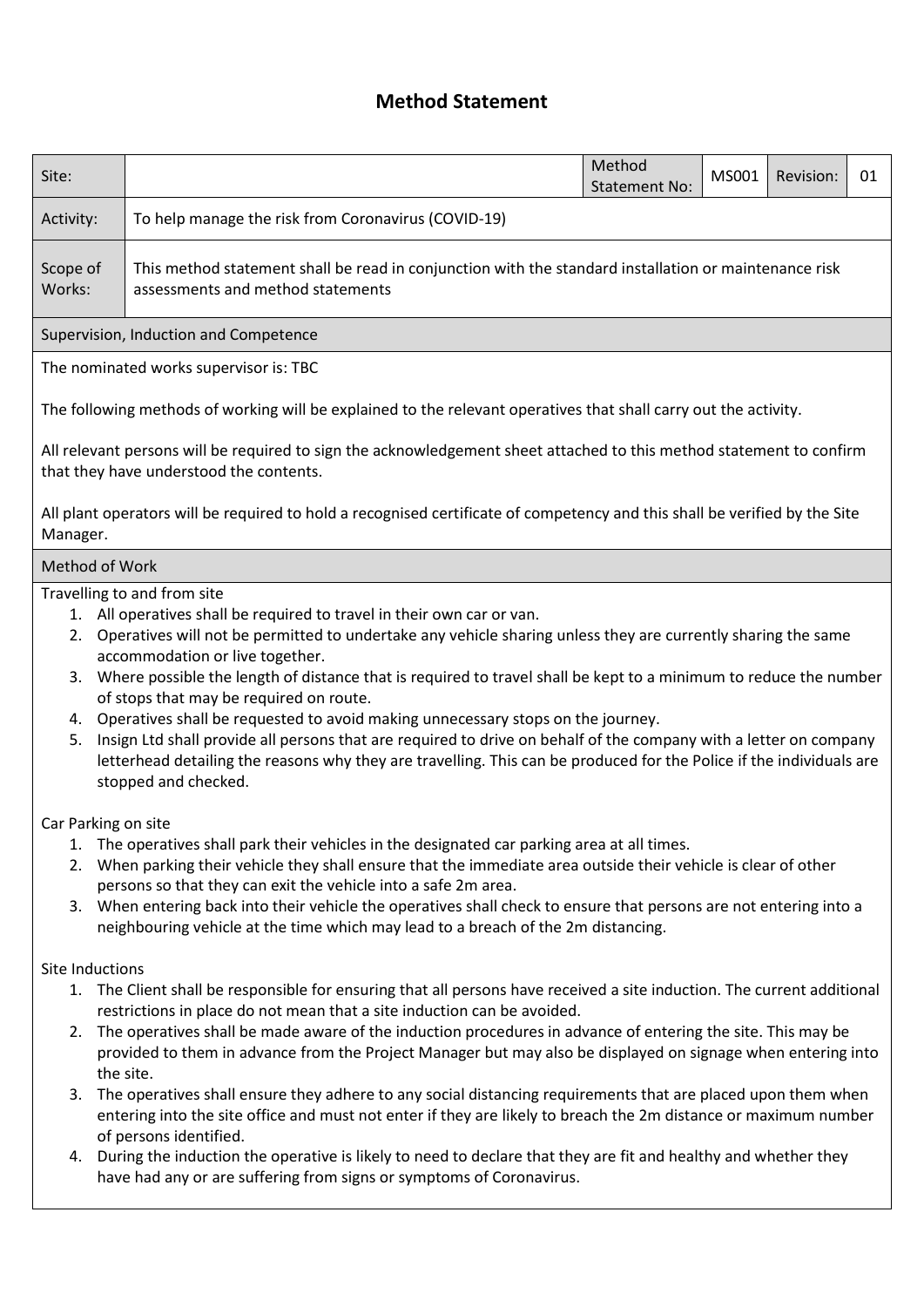Moving around the site

- 1. When moving around the site the operatives shall ensure that they follow all instructions provided to them during the induction or supplementary training that may have taken place following the outbreak of the pandemic.
- 2. Walk ways shall be sued at all times and if one way pedestrian routes or safe passing points are provided to maintain 2m distancing then these shall be adhered to at all times.

### Work Activities

- 1. When carrying out the work activities the operatives shall work in a manner that enables the 2m social distancing to be maintained. This may involve operatives only permitted to work in one room at a time.
- 2. Where Insign Ltd operatives feel that they cannot maintain the 2m distancing due to close contact with other employees being required then the operatives shall wear face masks at all times during this period.
- 3. The operatives shall not share any tools when undertaking the works.
- 4. Only the materials necessary for the task shall be taken at any one time.

### Rest Areas

- 1. The Client may have put restrictions in place with regards to the number of people that can be present in the rest area at any one time. This will be to maintain the 2m safe distancing.
- 2. The operatives shall adhere to all restrictions that are in place. Where necessary staggered rest breaks shall be implemented to reduce the number of operatives present in the rest area.
- 3. The operatives shall not be encouraged to have their rest breaks in their vehicles as currently there is no guidance in place highlighting that other health and safety regulations can be breached to maintain 2m social distancing.

#### Toilets

1. The operatives shall follow any restrictions that are in place with regards to the maximum number of persons that can go into the toilets at any one time.

### Wash Breaks

- 1. The operatives shall ensure that they wash their hands at regular intervals throughout the day. There will be no set timetable for this but hand washing shall take place as a minimum as follows:
	- a. Upon first arrival at the site once they have left their vehicle
	- b. Before any rest breaks taken
	- c. When the works are completed before leaving site
	- d. At one hour intervals throughout other times of the day
- 2. The operatives shall make use of the anti bacterial soap that is provided to them in the welfare facilities and shall wash their hands for at least 20 seconds on each occasion.
- 3. When drying their hands, the operatives shall make use of disposal drying facilities or hand dryers. The sue of hand towels shall not be permitted.

| <b>PPE Requirements (Tick where required)</b> |              |                       |                   |             |  |  |  |  |  |  |  |
|-----------------------------------------------|--------------|-----------------------|-------------------|-------------|--|--|--|--|--|--|--|
| Safety footwear                               |              | Safety goggles        |                   | Dust mask   |  |  |  |  |  |  |  |
| High visibility jacket / vest                 |              | Safety glasses        |                   | Overalls    |  |  |  |  |  |  |  |
| Safety helmet                                 |              | Face mask             |                   | Life jacket |  |  |  |  |  |  |  |
| Safety gloves - disposable                    |              | Ear defenders / plugs | Other - hand wash |             |  |  |  |  |  |  |  |
| <b>Related Documents</b>                      |              |                       |                   |             |  |  |  |  |  |  |  |
| <b>Risk Assessments</b>                       | <b>RA001</b> |                       |                   |             |  |  |  |  |  |  |  |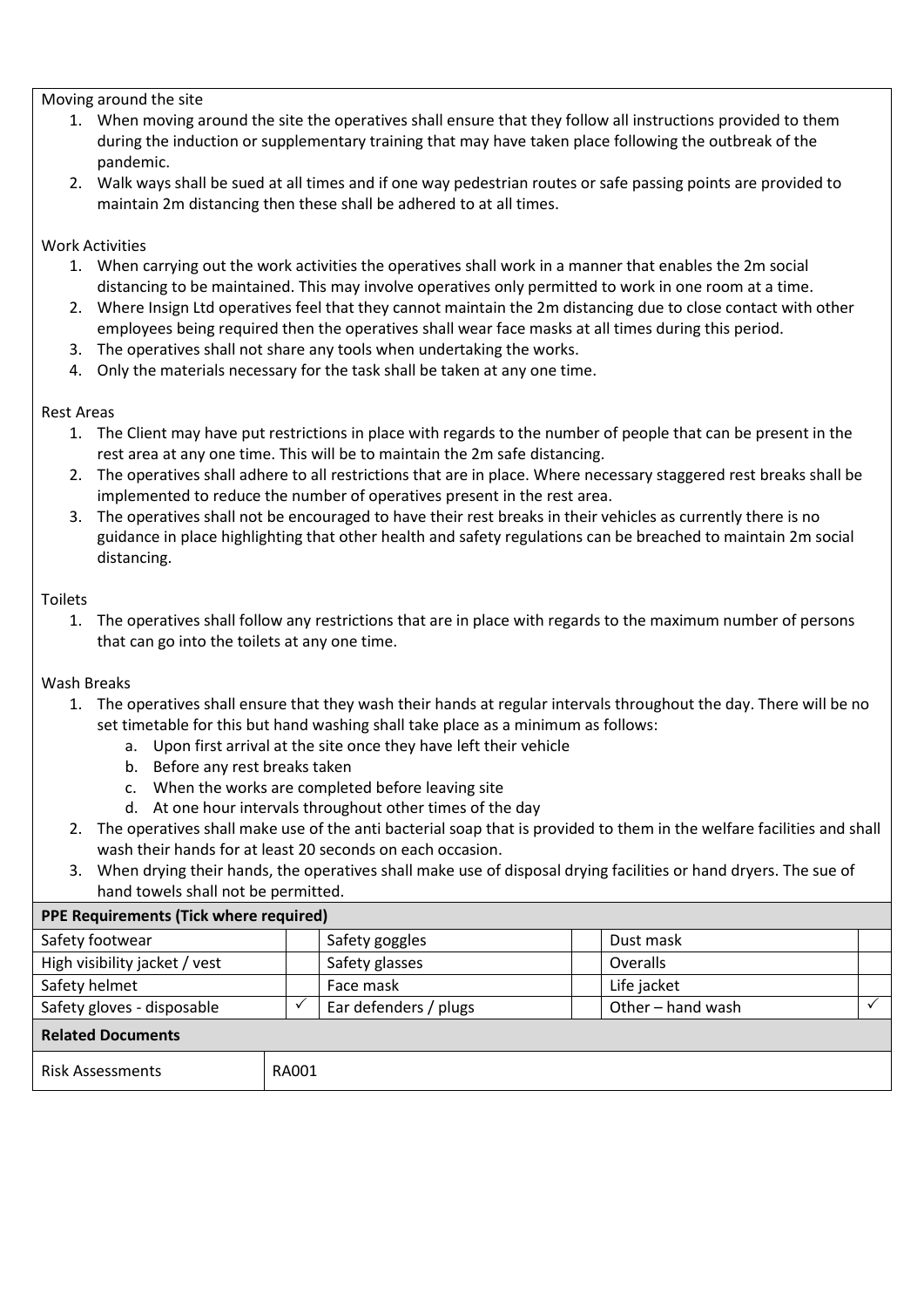| <b>Authorisation, Date and Review</b> |                                          |                                                                                                                                                                                 |       |          |  |  |  |  |  |  |  |
|---------------------------------------|------------------------------------------|---------------------------------------------------------------------------------------------------------------------------------------------------------------------------------|-------|----------|--|--|--|--|--|--|--|
| <b>Prepared By:</b>                   | Roger Nelson MIIRSM CMIOSH Dip2.OSH MaPS |                                                                                                                                                                                 | Date: | May 2020 |  |  |  |  |  |  |  |
| Signature:                            | R Nelson                                 |                                                                                                                                                                                 |       |          |  |  |  |  |  |  |  |
| <b>Review Date:</b>                   | May 2021                                 | Or before if there is a significant change to the activity, legal<br>requirement, organisation or following an accident meaning that<br>the risk assessment is no longer valid. |       |          |  |  |  |  |  |  |  |